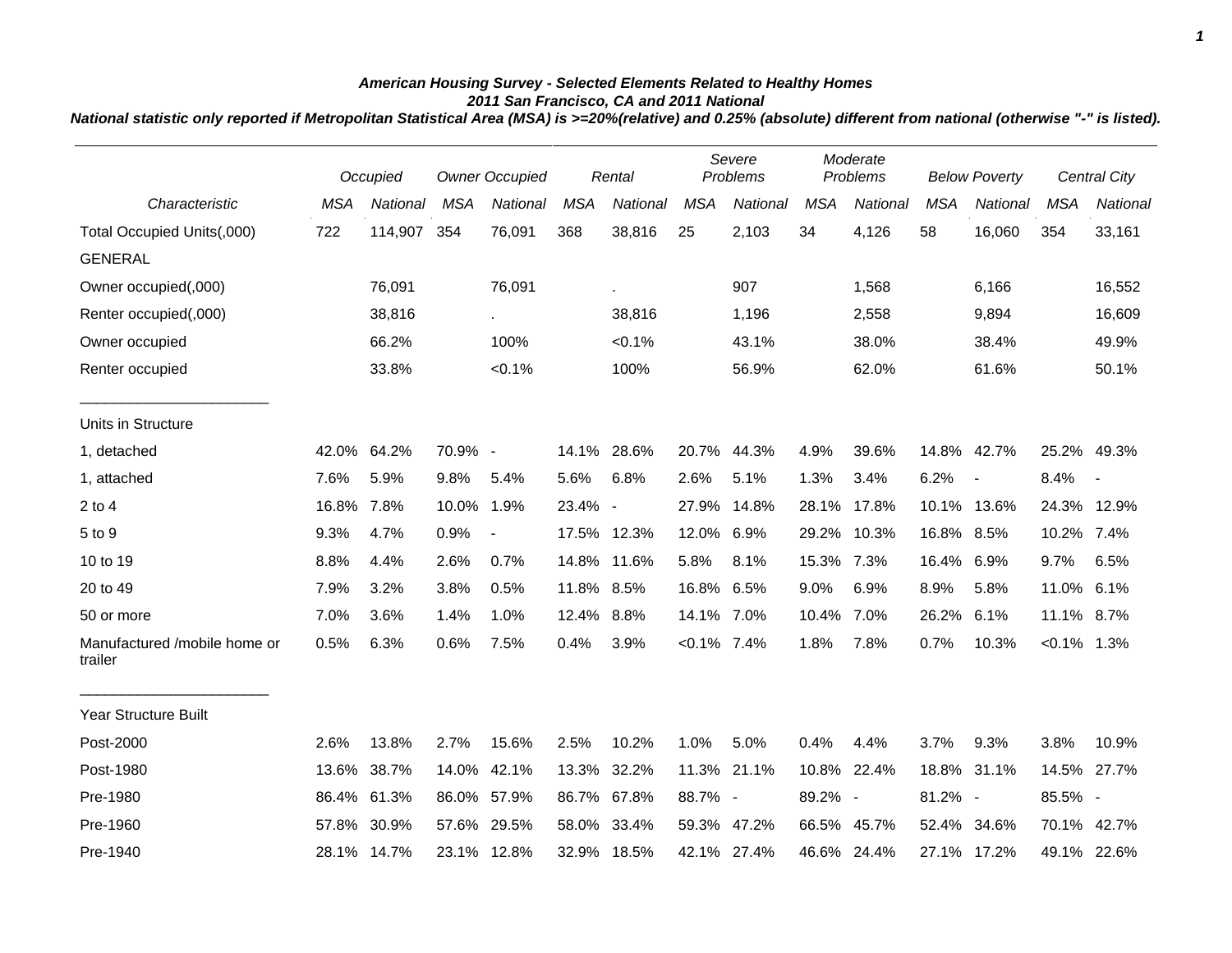|                                                             |            | Occupied    |         | <b>Owner Occupied</b> |            | Rental         |                | Severe<br>Problems |                | Moderate<br>Problems     |                | <b>Below Poverty</b>     |            | Central City |
|-------------------------------------------------------------|------------|-------------|---------|-----------------------|------------|----------------|----------------|--------------------|----------------|--------------------------|----------------|--------------------------|------------|--------------|
| Characteristic                                              | <b>MSA</b> | National    | MSA     | National              | <b>MSA</b> | National       | <b>MSA</b>     | National           | MSA            | National                 | <b>MSA</b>     | National                 | <b>MSA</b> | National     |
| Foundation (for 1-unit not<br>manufactured)                 |            |             |         |                       |            |                |                |                    |                |                          |                |                          |            |              |
| 1-Unit not manufactured(,000)                               | 358        | 80,505      | 286     | 66,752                | 72         | 13,753         | 6              | 1,040              | 2              | 1,772                    | 12             | 7,844                    | 119        | 18,949       |
| With a basement under all of<br>house                       | 13.9%      | 32.7%       | 13.6%   | 34.4%                 | 15.1%      | 24.0%          | $< 0.1\%$      | 32.2%              | 22.2% -        |                          | 13.8%          | 27.3%                    | $27.1\%$ - |              |
| With a basement under part of<br>house                      | 8.4%       | 10.6%       | 8.3%    | 11.3%                 | 8.9%       | $\blacksquare$ | 2.2%           | 7.9%               | 18.3% 8.7%     |                          | 3.5%           | 7.3%                     | 10.9% 8.1% |              |
| With a crawl space                                          |            | 38.2% 22.1% |         | 41.1% 21.4%           | 27.0% -    |                |                | 67.0% 24.1%        | 21.6%          | 40.2%                    | 19.9%          | 25.9%                    | 7.1%       | 20.2%        |
| On a concrete slab                                          | 36.6% -    |             | 34.3% - |                       | 45.5% -    |                | 30.7% -        |                    |                | 32.5% 23.7%              |                | 59.8% 36.4%              | 49.4%      | 38.2%        |
| In some other way                                           | 2.9%       | 1.6%        | 2.7%    | 1.4%                  | 3.6%       | 2.4%           | 0.1%           | 6.1%               | 5.4%           | $\overline{\phantom{a}}$ | 3.1%           | $\overline{\phantom{a}}$ | 5.5%       | 1.6%         |
|                                                             |            |             |         |                       |            |                |                |                    |                |                          |                |                          |            |              |
| <b>EXTERIOR</b><br><b>External Building Conditions (non</b> |            |             |         |                       |            |                |                |                    |                |                          |                |                          |            |              |
| multiunit)                                                  |            |             |         |                       |            |                |                |                    |                |                          |                |                          |            |              |
| Sagging roof                                                | 0.7%       | 2.0%        | 0.7%    | 1.8%                  | 0.8%       | 2.9%           | $<0.1\%$ 9.0%  |                    | 9.0%           | 11.4%                    | $< 0.1\%$      | 3.8%                     | 0.4%       | 2.4%         |
| Missing roofing material                                    | 1.0%       | 3.6%        | 1.1%    | 3.4%                  | 0.8%       | 4.1%           | 3.7%           | 9.9%               | $< 0.1\%$      | 14.3%                    | 2.9%           | 5.8%                     | 0.5%       | 3.8%         |
| Hole in roof                                                | 0.6%       | 1.5%        | 0.5%    | 1.3%                  | 0.8%       | 2.4%           | 1.9%           | 7.6%               | 8.6%           | 11.9%                    | $< 0.1\%$      | 3.4%                     | 0.3%       | 1.9%         |
| Missing bricks, siding, other<br>outside wall material      | 0.5%       | 2.5%        | 0.5%    | 2.2%                  | 0.6%       | 3.9%           | $< 0.1\%$      | 10.7%              | 8.8%           | 14.2%                    | 0.9%           | 5.0%                     | 0.4%       | 3.2%         |
| Sloping outside walls                                       | 0.7%       | 1.2%        | 0.6%    | 1.0%                  | 1.1%       | 2.2%           | $< 0.1\%$ 5.9% |                    | 18.8% 8.4%     |                          | 1.8%           | 2.3%                     | 0.6%       | 1.5%         |
| Boarded up windows                                          | 0.3%       | 1.0%        | 0.3%    | 0.9%                  | 0.4%       | 1.6%           | 1.8%           | 4.5%               | $< 0.1\%$ 6.1% |                          | $< 0.1\%$ 2.6% |                          | 0.5%       | 1.5%         |
| Broken windows                                              | 2.1%       | 4.2%        | 2.3%    | 3.7%                  | 1.2%       | 6.6%           | 3.8%           | 14.1%              | 13.2%          | 18.1%                    | 15.7%          | 8.6%                     | 2.5%       | 4.8%         |
| Bars on windows                                             | 9.8%       | 2.9%        | 9.3%    | 2.7%                  | 11.7%      | 3.8%           | 6.7%           | 4.2%               | 4.0%           | 7.5%                     | 8.9%           | 4.8%                     | 22.9%      | 8.9%         |
| Foundation crumbling or has open 3.8%<br>crack or hole      |            | 5.4%        | 4.2%    | 5.1%                  | 1.9%       | 6.8%           | $< 0.1\%$      | 15.0%              | 22.5% -        |                          | 9.4%           |                          | 3.9%       | 6.4%         |
| None of the above                                           | 81.3% -    |             | 81.6% - |                       | 79.8% -    |                |                | 85.6% 64.2%        | 49.3% -        |                          | 63.4% -        |                          | 69.4% -    |              |
| None of the above(excluding bars) 90.5% -                   |            |             | 90.4% - |                       | 90.8% -    |                |                | 92.2% 66.3%        | 49.3% -        |                          | 69.6% -        |                          | 90.9% -    |              |
| Water Leakage During Last 12<br>Months                      |            |             |         |                       |            |                |                |                    |                |                          |                |                          |            |              |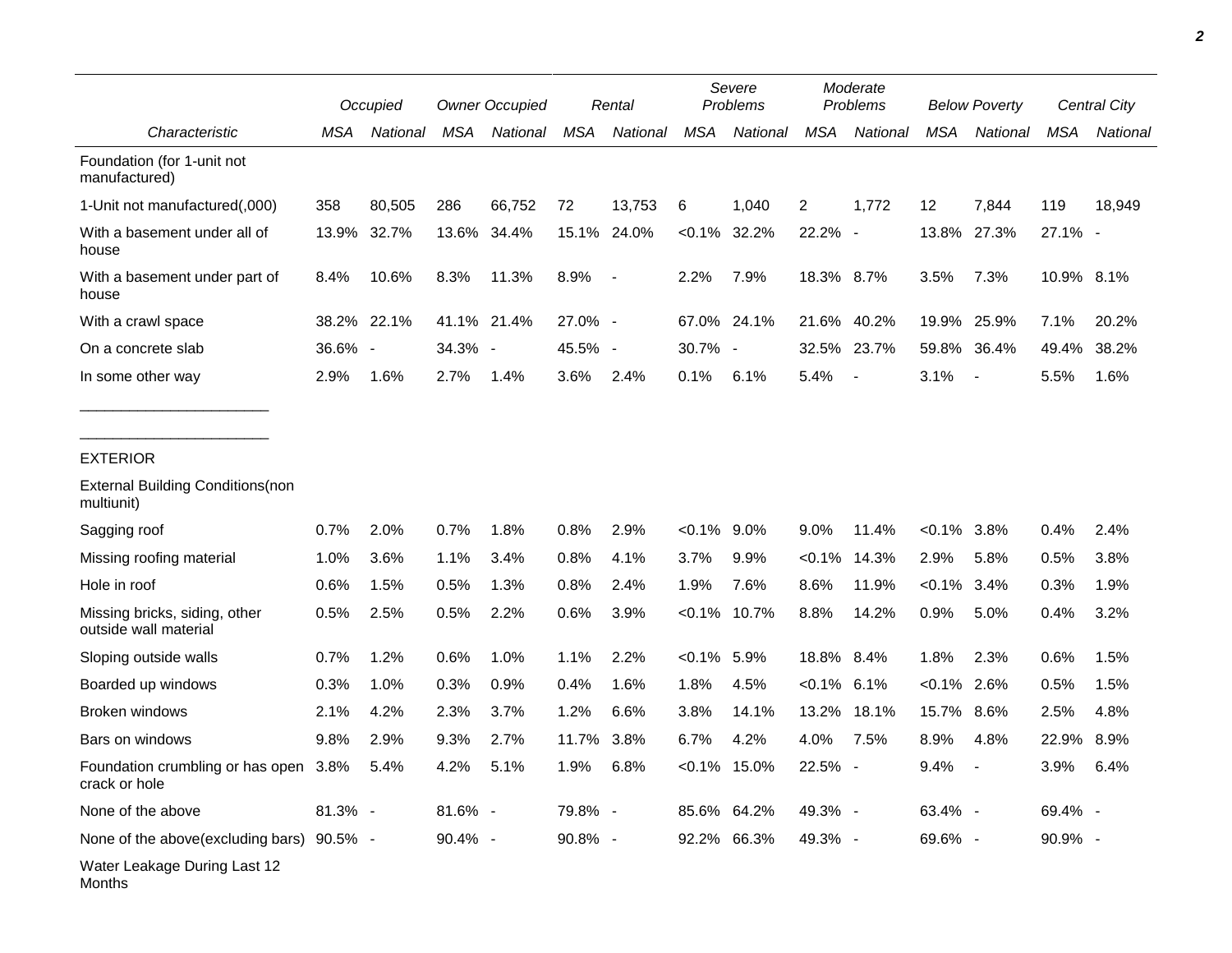|                                         |      | Occupied                 |      | <b>Owner Occupied</b>    |            | Rental                   |            | Severe<br>Problems |            | Moderate<br>Problems         |            | <b>Below Poverty</b>     |      | Central City |
|-----------------------------------------|------|--------------------------|------|--------------------------|------------|--------------------------|------------|--------------------|------------|------------------------------|------------|--------------------------|------|--------------|
| Characteristic                          | MSA  | National                 | MSA  | National                 | <b>MSA</b> | National                 | <b>MSA</b> | National           | <b>MSA</b> | National                     | <b>MSA</b> | National                 | MSA  | National     |
| With leakage from outside<br>structure  | 7.9% | 11.0%                    | 6.6% | 11.5%                    | 9.2%       |                          | 6.2%       | 17.4%              | 20.7%      | 29.4%                        | 6.9%       | 11.6%                    | 9.9% |              |
| Roof                                    | 3.5% | 5.7%                     | 3.5% | 6.1%                     | 3.4%       | 4.9%                     | 4.4%       | 10.0%              | 5.3%       | 16.8%                        | 3.8%       | 6.5%                     | 4.0% | 5.9%         |
| <b>Basement leak</b>                    | 0.1% | 2.8%                     | 0.3% | 3.4%                     | $< 0.1\%$  | 1.4%                     | $< 0.1\%$  | 2.5%               | 0.3%       | 5.1%                         | $< 0.1\%$  | 1.9%                     | 0.1% | 2.6%         |
| Walls, closed windows, or doors<br>leak | 3.0% | 2.2%                     | 1.4% | 1.8%                     | 4.4%       | 3.0%                     | 2.3%       | 4.7%               | 9.6%       | $\qquad \qquad \blacksquare$ | 1.1%       | 2.8%                     | 4.4% | 2.9%         |
| Other or Unknown exterior Leak          | 1.4% | $\blacksquare$           | 1.7% | 1.1%                     | 1.2%       | $\blacksquare$           | 0.4%       | 2.9%               | 6.8%       | 3.3%                         | 2.2%       | 1.3%                     | 1.8% | 1.4%         |
| <b>INTERIOR</b>                         |      |                          |      |                          |            |                          |            |                    |            |                              |            |                          |      |              |
| Damage                                  |      |                          |      |                          |            |                          |            |                    |            |                              |            |                          |      |              |
| Holes in floors                         | 0.9% | $\overline{\phantom{a}}$ | 0.7% | $\overline{\phantom{a}}$ | 1.1%       | 1.6%                     | 1.0%       | 7.2%               | 3.3%       | 9.9%                         | 1.8%       | $\overline{\phantom{a}}$ | 1.0% | 1.3%         |
| Open cracks or holes                    | 4.2% | 5.2%                     | 2.3% | 4.2%                     | 6.0%       | $\overline{\phantom{a}}$ | 10.8%      | 18.1%              | 19.9%      | 29.9%                        | 3.5%       | 8.6%                     | 5.8% |              |
| Broken plaster or peeling paint         | 2.7% | 2.1%                     | 1.1% | 1.5%                     | 4.2%       | 3.1%                     | 4.3%       | 8.3%               | 14.4%      | 18.6%                        | 5.9%       | 3.4%                     | 3.3% |              |
| Water Leakage During Last 12<br>Months  |      |                          |      |                          |            |                          |            |                    |            |                              |            |                          |      |              |
| With leakage from inside structure      | 6.3% | 8.5%                     | 5.0% | 7.2%                     | 7.5%       | 11.2%                    | 7.4%       | 16.2%              | 13.9%      | 25.1%                        | 7.8%       | 11.0%                    | 6.2% | 10.0%        |
| Fixtures backed up or overflowed        | 2.0% | $\overline{\phantom{a}}$ | 1.4% | 1.7%                     | 2.6%       | $\blacksquare$           | 1.9%       | 4.9%               | 3.9%       | 6.6%                         | 2.0%       | $\overline{\phantom{a}}$ | 1.7% | 2.2%         |
| Pipes leaked                            | 2.0% | 3.6%                     | 2.1% | 2.9%                     | 2.0%       | 4.9%                     | 3.4%       | 8.4%               | 6.8%       | 12.5%                        | 1.0%       | 5.1%                     | 2.3% | 4.5%         |
| Broken water heater                     | 0.5% | 0.8%                     | 0.7% | $\overline{a}$           | 0.3%       | 0.8%                     | 0.9%       | 1.4%               | 0.9%       | 2.0%                         | 0.5%       | 1.0%                     | 0.3% | 0.7%         |
| Other or Unknown                        | 1.9% | 2.4%                     | 0.9% | 1.8%                     | 2.8%       | 3.6%                     | 1.3%       | 3.2%               | 3.4%       | 6.0%                         | 4.4%       | 3.0%                     | 2.2% | 2.9%         |
|                                         |      |                          |      |                          |            |                          |            |                    |            |                              |            |                          |      |              |
| Rodents                                 |      |                          |      |                          |            |                          |            |                    |            |                              |            |                          |      |              |
| Signs of rats in last 3 mon.            | 1.9% | 1.0%                     | 2.8% | 0.9%                     | 1.1%       |                          | 1.0%       | 3.3%               | 2.3%       | 3.6%                         | 1.3%       | 1.8%                     | 2.0% | 1.4%         |
| Signs of mice in last 3 mon.            | 5.9% | 11.1%                    | 6.1% | 11.7%                    | 5.6%       | 10.0%                    | 7.4%       | 17.7%              | 13.4%      | 20.0%                        | 8.2%       | 12.5%                    | 7.6% | 9.9%         |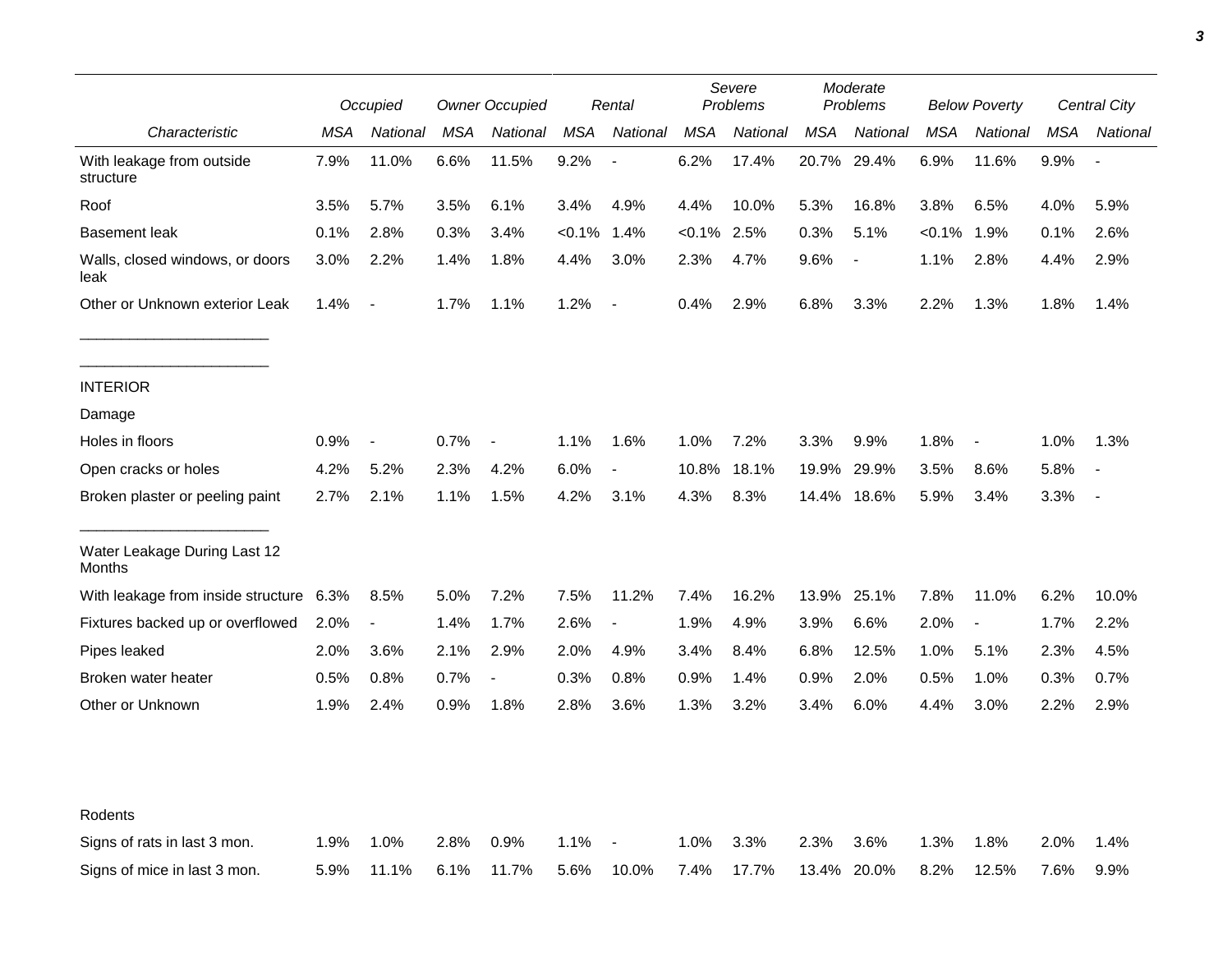|                                                           | Occupied       |                          | <b>Owner Occupied</b> |                          | Rental         |          | Severe<br>Problems |                 | Moderate<br>Problems |                          | <b>Below Poverty</b> |                          | Central City |                          |
|-----------------------------------------------------------|----------------|--------------------------|-----------------------|--------------------------|----------------|----------|--------------------|-----------------|----------------------|--------------------------|----------------------|--------------------------|--------------|--------------------------|
| Characteristic                                            | <b>MSA</b>     | National                 | MSA                   | National                 | <b>MSA</b>     | National | <b>MSA</b>         | National        | <b>MSA</b>           | National                 | <b>MSA</b>           | National                 | <b>MSA</b>   | National                 |
| Signs of rodents, not sure which<br>kind in last 3 mon.   | 0.5%           |                          | 0.7%                  | $\overline{\phantom{a}}$ | 0.4%           | 0.8%     | $< 0.1\%$ 1.5%     |                 | 1.1%                 | 1.6%                     | 0.6%                 | 1.0%                     | 0.5%         | 0.7%                     |
| Electrical                                                |                |                          |                       |                          |                |          |                    |                 |                      |                          |                      |                          |              |                          |
| No electrical wiring                                      | 0.1%           | $\overline{\phantom{a}}$ | 0.1%                  | $\overline{\phantom{a}}$ | 0.2%           |          | $< 0.1\%$          | 3.2%            | 0.3%                 | $\overline{\phantom{a}}$ | 0.4%                 | $\overline{\phantom{a}}$ | 0.3%         |                          |
| <b>Exposed wiring</b>                                     | 1.0%           | 1.6%                     | 0.5%                  | 1.3%                     | 1.5%           | 2.1%     | 1.3%               | 6.2%            | 6.7%                 | 3.9%                     | 2.2%                 | $\overline{\phantom{a}}$ | 1.4%         | $\sim$                   |
| Rooms without electric outlets                            | 0.6%           | 0.8%                     | 0.3%                  | 0.6%                     | 0.8%           | 1.2%     | 1.9%               | 6.5%            | 1.5%                 | 2.2%                     | 2.0%                 | 1.4%                     | 0.9%         |                          |
| Fuses/breakers blown in last 3<br>mon.                    | 7.0%           | 9.4%                     | 6.4%                  | 9.4%                     | 7.6%           | 9.4%     | 5.6%               | 14.7%           | 6.6%                 | 15.1%                    | 6.1%                 | 9.1%                     | 6.6%         | 9.6%                     |
| Sanitation                                                |                |                          |                       |                          |                |          |                    |                 |                      |                          |                      |                          |              |                          |
| Lacking complete kitchen facilities                       | 4.6%           | 1.7%                     | 0.5%                  | $\sim$                   | 8.6%           | 4.0%     | 24.5% 8.4%         |                 | 81.7%                | 44.4%                    | 9.9%                 | 3.3%                     | 8.3%         | 2.8%                     |
| Lacking some or all plumbing<br>facilities                | 2.3%           | 1.3%                     | 0.9%                  | $\sim$                   | 3.8%           | 2.1%     | 67.0% -            |                 | $< 0.1\%$ 0.0%       |                          | 6.0%                 | 2.1%                     | 3.5%         | 1.8%                     |
| Water not safe to drink                                   | 7.0%           | $\overline{\phantom{a}}$ | 4.8%                  | 6.2%                     | 9.2%           | 12.3%    | 19.2%              | 14.7%           |                      | 24.6% 14.9%              | 8.1%                 | 13.1%                    | 5.5%         | 10.1%                    |
| Water stoppage in last 3 mon.                             | 4.6%           | $\overline{\phantom{a}}$ | 3.0%                  | $\overline{\phantom{a}}$ | 6.1%           |          | 15.8%              | 8.3%            | 13.2%                | 9.4%                     | 5.1%                 | $\overline{\phantom{a}}$ | 5.2%         | 4.0%                     |
| No flush toilets working some time 2.8%<br>in last 3 mon. |                | 1.9%                     | 1.0%                  | $\sim$                   | 4.5%           | 3.4%     | 2.2%               | 5.7%            | 6.1%                 | 9.8%                     | 3.4%                 | $\overline{\phantom{a}}$ | 3.7%         | 2.5%                     |
| With sewage disposal breakdowns 1.7%<br>in last 3 mon.    |                | $\overline{\phantom{a}}$ | 1.2%                  | $\sim$                   | 2.1%           |          | 1.9%               | 3.7%            | 1.2%                 | 5.0%                     | 1.4%                 | 2.0%                     | 1.5%         | $\overline{\phantom{a}}$ |
| Septic tank, cesspool, chemical<br>toilet                 | 1.0%           | 19.6%                    | 1.3%                  | 25.7%                    | 0.6%           | 7.5%     |                    | $< 0.1\%$ 15.6% | 2.0%                 | 16.1%                    | 1.5%                 | 14.7%                    | 0.1%         | 1.3%                     |
| With septic tank or cesspool<br>breakdowns in last 3 mon. | $< 0.1\%$ 0.3% |                          | $<0.1\%$ 0.3%         |                          | $< 0.1\%$ 0.2% |          | $< 0.1\%$ 0.8%     |                 | $< 0.1\%$ 0.8%       |                          | $< 0.1\%$ 0.4%       |                          | $< 0.1\%$ -  |                          |
| <b>HEATING/FUEL</b>                                       |                |                          |                       |                          |                |          |                    |                 |                      |                          |                      |                          |              |                          |

Main Heating Equipment

| Warm-air furnace          | 65.7% - |                      | $79.2\%$ - | 52.7% - |                       | $40.2\%$ - | $42.5\%$ - |                                         | 43.5% 57.3% 56.1% - |  |
|---------------------------|---------|----------------------|------------|---------|-----------------------|------------|------------|-----------------------------------------|---------------------|--|
| Steam or hot water system |         | 7.6% 11.0% 4.0% 9.7% |            |         | 11.0%  13.5%  19.2% - |            |            | 6.7%  14.0%  15.3%  10.9%  11.4%  15.6% |                     |  |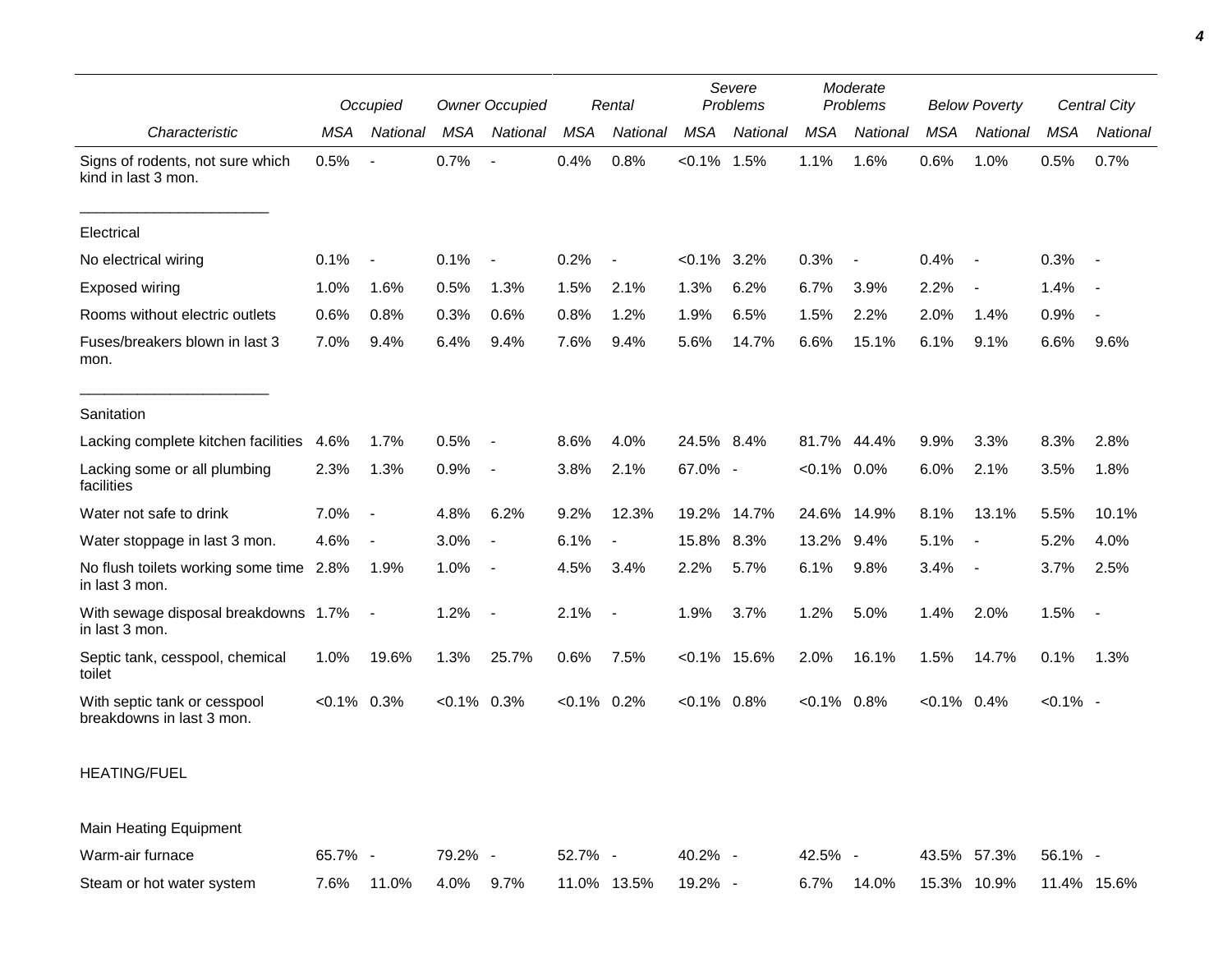|                                                         |                | Occupied                 |                | <b>Owner Occupied</b>    |                | Rental         |                | Severe<br>Problems |                | Moderate<br>Problems |                | <b>Below Poverty</b>     |                | <b>Central City</b>      |
|---------------------------------------------------------|----------------|--------------------------|----------------|--------------------------|----------------|----------------|----------------|--------------------|----------------|----------------------|----------------|--------------------------|----------------|--------------------------|
| Characteristic                                          | <b>MSA</b>     | National                 | <b>MSA</b>     | National                 | <b>MSA</b>     | National       | <b>MSA</b>     | National           | <b>MSA</b>     | National             | <b>MSA</b>     | National                 | <b>MSA</b>     | National                 |
| Electric heat pump                                      | 0.1%           | 11.8%                    | 0.2%           | 12.9%                    | 0.1%           | 9.6%           | $< 0.1\%$ 7.1% |                    | $< 0.1\%$      | 4.8%                 | $< 0.1\%$      | 9.7%                     | 0.1%           | 8.5%                     |
| Built-in electric units                                 | 8.9%           | 4.2%                     | 3.9%           | 2.6%                     | 13.8% 7.4%     |                | 20.5% 5.2%     |                    | 14.9%          | 5.6%                 | 15.5%          | 5.9%                     | 11.8%          | 3.9%                     |
| Floor, wall, or other built-in hot air<br>without ducts | 11.8%          | 3.9%                     | 8.2%           | 2.4%                     | 15.2%          | 6.9%           | 10.3% 7.0%     |                    | 13.2% 5.6%     |                      | 17.2%          | 6.7%                     | 11.5% 5.2%     |                          |
| Room heaters with flue                                  | 2.0%           | 0.8%                     | 0.9%           | $\overline{\phantom{a}}$ | 3.1%           | 1.0%           | 0.5%           | 1.1%               | 9.4%           | 1.1%                 | 2.6%           | 1.4%                     | 3.9%           | 0.6%                     |
| Room heaters without flue                               | 0.1%           | 1.0%                     | $< 0.1\%$      | 0.8%                     | 0.2%           | 1.2%           | $< 0.1\%$ 2.5% |                    | 2.9%           | 25.2%                | 0.4%           | 2.2%                     | 0.2%           | 0.7%                     |
| Portable electric heaters                               | 2.0%           | 1.2%                     | 2.1%           | 0.9%                     | 1.8%           | $\overline{a}$ | 7.6%           | 3.9%               | 1.0%           | 2.0%                 | 4.0%           | 3.0%                     | 2.8%           | 1.4%                     |
| <b>Stoves</b>                                           | 0.2%           | 0.9%                     | 0.2%           | 1.2%                     | 0.2%           | 0.5%           | 0.4%           | 4.0%               | $< 0.1\%$      | 1.0%                 | 0.2%           | 1.2%                     | $< 0.1\%$      | 0.1%                     |
| Fireplace with inserts                                  | 0.3%           | $\blacksquare$           | 0.6%           | 0.2%                     | 0.1%           | $\blacksquare$ | $< 0.1\%$      | 0.1%               | $< 0.1\%$      | 0.1%                 | $< 0.1\%$ 0.1% |                          | 0.6%           | $< 0.1\%$                |
| Fireplace without inserts                               | 0.1%           | $\overline{\phantom{a}}$ | 0.1%           | $\overline{\phantom{a}}$ | 0.1%           | $\blacksquare$ | $< 0.1\%$ 0.2% |                    | $< 0.1\%$      | 0.1%                 | $< 0.1\%$ 0.1% |                          | 0.1%           | $\overline{\phantom{a}}$ |
| Other                                                   | 0.6%           | $\overline{\phantom{a}}$ | 0.4%           | $\blacksquare$           | 0.7%           | 0.4%           | 0.4%           | 1.1%               | 0.8%           | 0.3%                 | 0.6%           | $\overline{\phantom{a}}$ | 0.4%           | $\overline{\phantom{a}}$ |
| No heating equipment                                    | 0.6%           | $\overline{\phantom{a}}$ | 0.2%           | $\overline{\phantom{a}}$ | 0.9%           | 0.7%           | 0.8%           | 1.1%               | 8.8%           | 0.7%                 | 0.7%           | $\overline{\phantom{a}}$ | 1.0%           | 0.7%                     |
| Cooking stove                                           | $< 0.1\%$ -    |                          |                | $< 0.1\% < 0.1\%$        | $< 0.1\%$ -    |                | $< 0.1\%$      | 0.2%               | $< 0.1\%$      | 0.3%                 | $< 0.1\%$ 0.2% |                          | $< 0.1\%$ -    |                          |
| Water Heating Fuel                                      |                |                          |                |                          |                |                |                |                    |                |                      |                |                          |                |                          |
| Electricity                                             | 14.7%          | 41.3%                    | 4.7%           | 39.0%                    |                | 24.3% 45.7%    | 24.5%          | 38.7%              | 23.4%          | 39.0%                | 30.8%          | 46.9%                    | 17.0%          | 31.9%                    |
| Gas, LP/bottled gas                                     |                | 84.6% 54.3%              | 95.2%          | 56.6%                    |                | 74.4% 49.7%    | 75.0%          | 53.8%              |                | 76.6% 55.2%          | 68.8%          | 49.2%                    |                | 81.8% 62.8%              |
| Fuel oil                                                | $< 0.1\%$ 4.1% |                          | $< 0.1\%$ 4.0% |                          | $< 0.1\%$ 4.3% |                | $< 0.1\%$ 6.5% |                    | $< 0.1\%$ 5.1% |                      | 0.2%           | 3.6%                     | $< 0.1\%$ 5.0% |                          |
| Kerosene or other liquid fuel                           | $< 0.1\%$ -    |                          | $< 0.1\%$ -    |                          | $< 0.1\%$ -    |                | $< 0.1\%$      | $< 0.1\%$          | $< 0.1\%$      | 0.1%                 | $< 0.1\%$ -    |                          | $< 0.1\%$ -    |                          |
| Other                                                   | 0.7%           | 0.4%                     | 0.1%           | 0.4%                     | 1.2%           | 0.2%           | 0.5%           | 1.0%               | $< 0.1\%$      | 0.5%                 | 0.2%           | $\overline{\phantom{a}}$ | 1.2%           | 0.2%                     |
| Clothes Dryer(,000)                                     | 430            | 93,052                   | 321            | 72,397                   | 109            | 20,655         | 9              | 1,139              | 6              | 2,344                | 15             | 9,825                    | 160            | 21,908                   |
| Have Clothes Dryer                                      | 59.6%          | 81.0%                    | 90.6%          | $\overline{a}$           | 29.7%          | 53.2%          | 33.8%          | 54.2%              | 18.1%          | 56.8%                | 25.9% 61.2%    |                          | 45.2%          | 66.1%                    |
| Electricity                                             | 56.3%          | 78.1%                    | 52.2%          | 76.4%                    | 68.2%          | 84.0%          | 67.7% -        |                    | 59.6%          | 82.5%                | 68.0%          | 82.1%                    | 49.1%          | 74.3%                    |
| Gas, LP gas (liquid propane)                            | 43.4%          | 21.8%                    | 47.8% 23.5%    |                          | 30.5%          | 15.8%          | 32.3%          | 21.0%              |                | 40.4% 17.5%          | 32.0%          | 17.8%                    | 50.1%          | 25.6%                    |
| Other                                                   | 0.3%           | 0.1%                     |                | $< 0.1\%$ $< 0.1\%$      | 1.3%           | 0.1%           | $< 0.1\%$ 0.1% |                    |                | $< 0.1\%$ $< 0.1\%$  | $< 0.1\%$ 0.1% |                          | 0.9%           | 0.1%                     |

Heating Problems

\_\_\_\_\_\_\_\_\_\_\_\_\_\_\_\_\_\_\_\_\_\_\_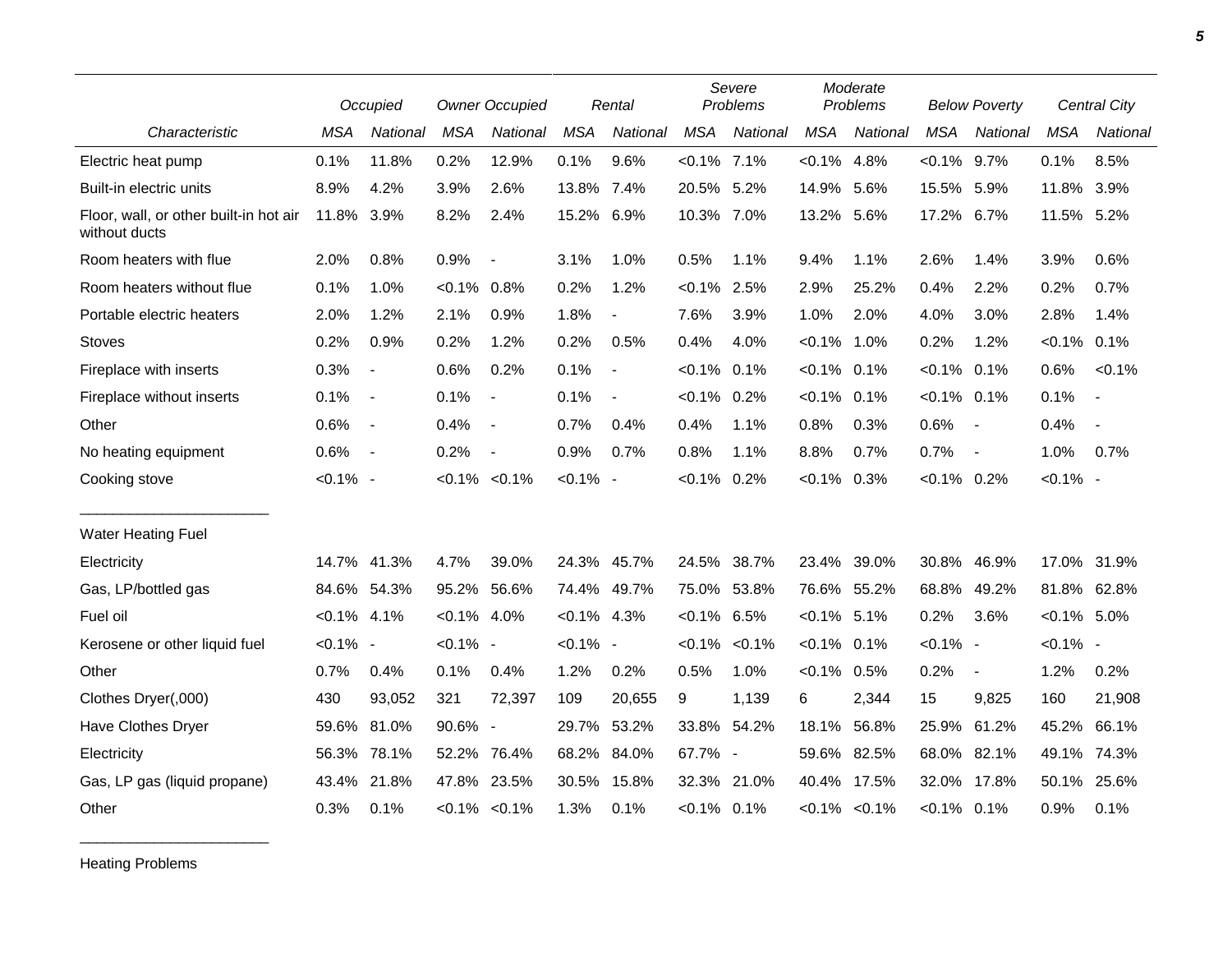|                                                                |                | Occupied                 |                | <b>Owner Occupied</b>    |                | Rental                   |              | Severe<br>Problems       |            | Moderate<br>Problems     |                | <b>Below Poverty</b>     |            | <b>Central City</b>      |
|----------------------------------------------------------------|----------------|--------------------------|----------------|--------------------------|----------------|--------------------------|--------------|--------------------------|------------|--------------------------|----------------|--------------------------|------------|--------------------------|
| Characteristic                                                 | MSA            | National                 | MSA            | National                 | <b>MSA</b>     | National                 | <b>MSA</b>   | National                 | <b>MSA</b> | National                 | MSA            | National                 | <b>MSA</b> | National                 |
| Uncomfortably cold for 24 hours or 10.7% -<br>more last winter |                |                          | 8.6%           | $\overline{a}$           | 13.1% -        |                          | 43.6% -      |                          |            | 32.3% 22.2%              | 11.2%          | 13.7%                    | 11.8% -    |                          |
| Heating equipment breakdowns                                   | 2.4%           | $\blacksquare$           | 2.0%           | $\overline{a}$           | 2.7%           | $\overline{\phantom{a}}$ | 27.8% -      |                          | 4.8%       | $\overline{\phantom{a}}$ | 1.6%           | 3.8%                     | 2.2%       | 3.0%                     |
| Other causes                                                   | 7.0%           | $\overline{\phantom{a}}$ | 6.3%           | $\blacksquare$           | 7.8%           | $\overline{\phantom{a}}$ | 9.3%         | $\overline{\phantom{a}}$ | 21.1%      | 15.4%                    | 7.0%           | $\overline{\phantom{a}}$ | 8.2%       | 6.0%                     |
| Utility interruption                                           | 0.4%           | 1.9%                     | 0.9%           | 2.3%                     | $< 0.1\%$ 1.1% |                          | $< 0.1\%$    | 1.5%                     | $< 0.1\%$  | 1.9%                     | 0.4%           | 1.6%                     | $< 0.1\%$  | 1.1%                     |
| Inadequate heating capacity                                    | 2.2%           | 1.1%                     | 1.0%           | 0.7%                     | 3.4%           | 2.0%                     | 1.2%         | 3.9%                     | 6.2%       | $\overline{\phantom{a}}$ | 1.3%           | 2.2%                     | 3.0%       | 1.7%                     |
| Inadequate insulation                                          | 1.8%           | 1.1%                     | 1.2%           | 0.7%                     | 2.4%           | 1.8%                     | 6.8%         | 3.1%                     | 2.8%       | 5.0%                     | 1.1%           | 2.0%                     | 2.4%       | 1.4%                     |
| Cost of heating                                                | 1.5%           | 1.0%                     | 2.2%           | 1.0%                     | 0.8%           | 1.1%                     | 0.4%         | 1.7%                     | 2.6%       | $\blacksquare$           | 1.4%           |                          | 1.4%       | 0.8%                     |
| Other                                                          | 2.0%           | 1.3%                     | 1.5%           |                          | 2.5%           | 1.6%                     | 1.7%         | 3.5%                     | 11.5% 3.2% |                          | 3.9%           | 1.8%                     | 2.6%       | 1.6%                     |
| SELECTED PHYSICAL<br><b>PROBLEMS</b>                           |                |                          |                |                          |                |                          |              |                          |            |                          |                |                          |            |                          |
| Severe Physical Problems(,000)                                 | 25             | 2,103                    | 6              | 907                      | 20             | 1,196                    | 25           | 2,103                    |            |                          | 4              | 522                      | 18         | 909                      |
| Severe physical problems                                       | 3.5%           | 1.8%                     | 1.5%           | 1.2%                     | 5.4%           | 3.1%                     | 100%         | $\overline{\phantom{a}}$ |            |                          | 6.2%           | 3.3%                     | 5.0%       | 2.7%                     |
| Plumbing                                                       | 2.3%           | 1.2%                     | 0.9%           | $\blacksquare$           | 3.8%           | 2.1%                     | 67.0% -      |                          |            |                          | 6.0%           | 2.1%                     | 3.5%       | 1.8%                     |
| Heating                                                        | 0.9%           | 0.5%                     | 0.7%           | 0.3%                     | 1.2%           | $\blacksquare$           | 26.5% -      |                          |            |                          | 0.3%           | 1.1%                     | 1.1%       |                          |
| Electric                                                       | 0.2%           | $\overline{\phantom{a}}$ | $< 0.1\%$      | 0.1%                     | 0.5%           | $< 0.1\%$                | 6.6%         | 3.1%                     |            |                          | 0.2%           | $\blacksquare$           | 0.5%       | $< 0.1\%$                |
| Hallways                                                       | $< 0.1\%$ 0.0% |                          | $< 0.1\%$ 0.0% |                          | $< 0.1\%$      | 0.0%                     | $< 0.1\%$    | 0.0%                     |            |                          | $< 0.1\%$ 0.0% |                          | $< 0.1\%$  | 0.0%                     |
| Upkeep                                                         | $< 0.1\%$ -    |                          | $< 0.1\%$ -    |                          | 0.1%           | $\blacksquare$           | 1.0%         | 2.5%                     |            | $\overline{\phantom{a}}$ | $< 0.1\%$ -    |                          | 0.1%       | $\overline{\phantom{a}}$ |
| Moderate Physical Problems(,000)                               | 34             | 4,126                    | 3              | 1,568                    | 30             | 2,558                    | $\mathbf{r}$ |                          | 34         | 4,126                    | 5              | 1,170                    | 27         | 1,628                    |
| Moderate physical problems                                     | 4.6%           | 3.6%                     | 0.9%           | 2.1%                     | 8.3%           | 6.6%                     |              |                          | 100%       | $\blacksquare$           | 8.5%           | $\overline{\phantom{a}}$ | 7.7%       | 4.9%                     |
| Plumbing                                                       | 0.2%           | $\overline{\phantom{a}}$ | 0.1%           | $\overline{\phantom{a}}$ | 0.2%           |                          |              |                          | 3.3%       | 5.2%                     | 0.6%           | $\overline{\phantom{a}}$ | 0.2%       |                          |
| Heating                                                        | 0.1%           | 0.9%                     | $< 0.1\%$      | 0.8%                     | 0.2%           | 1.1%                     |              |                          | 2.9%       | 25.2%                    | 0.4%           | 2.1%                     | 0.2%       | 0.7%                     |
| Upkeep                                                         | 3.8%           | 1.6%                     | 0.5%           | $\blacksquare$           | 7.0%           | 3.7%                     |              |                          | 81.7%      | 44.4%                    | 6.4%           | 2.9%                     | 6.7%       | 2.6%                     |
| Hallways                                                       | $< 0.1\%$      | 0.0%                     | $< 0.1\%$      | 0.0%                     | $< 0.1\%$      | 0.0%                     |              |                          | $< 0.1\%$  | 0.0%                     | $< 0.1\%$      | 0.0%                     | $< 0.1\%$  | 0.0%                     |
| Kitchen                                                        | 0.8%           | $\blacksquare$           | 0.3%           | 0.7%                     | 1.4%           | 1.7%                     |              |                          | 18.1%      | 28.2%                    | 1.4%           | 2.3%                     | 1.2%       | 1.6%                     |

\_\_\_\_\_\_\_\_\_\_\_\_\_\_\_\_\_\_\_\_\_\_\_